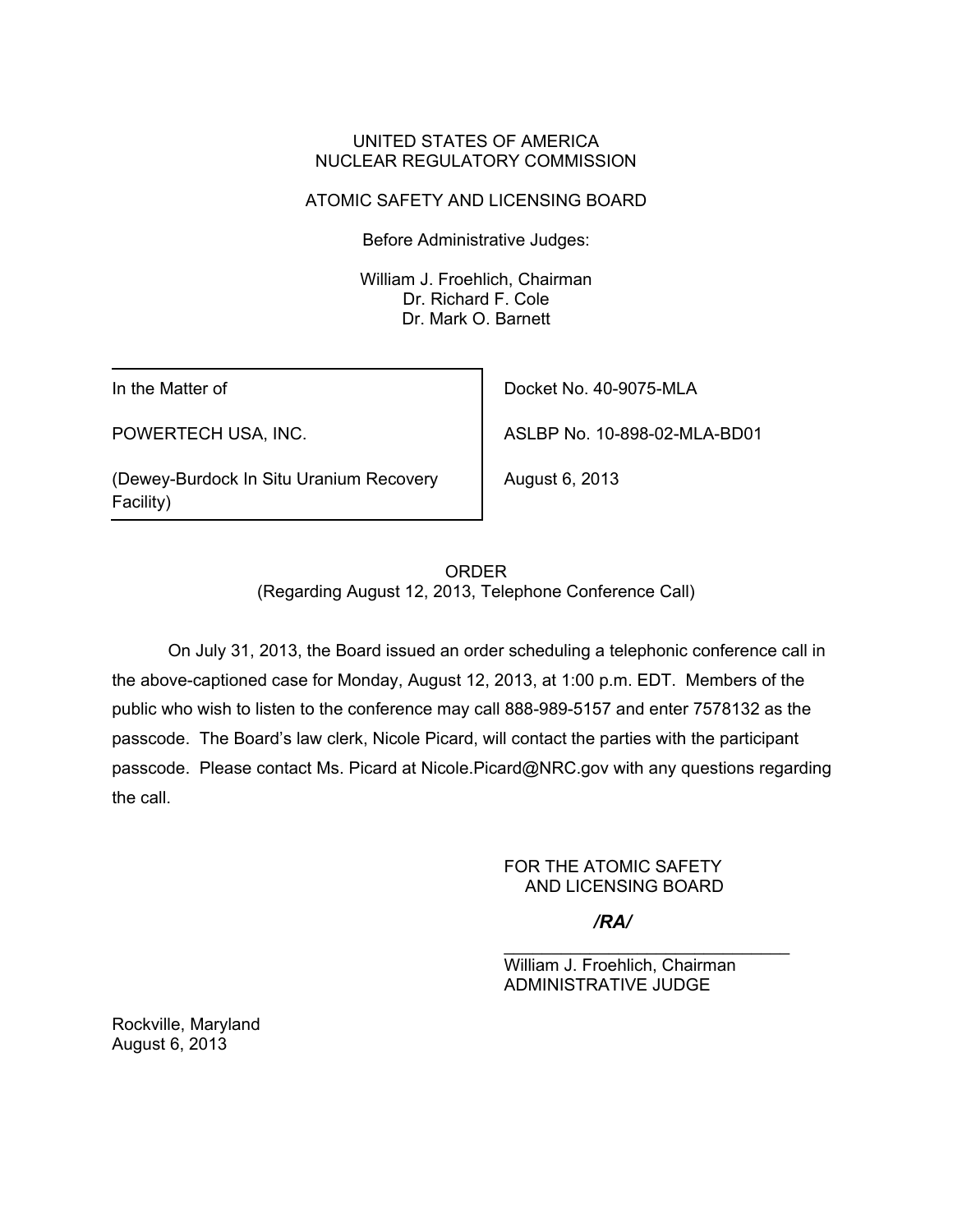### UNITED STATES OF AMERICA NUCLEAR REGULATORY COMMISSION

In the Matter of  $\qquad \qquad$ )

) and the contract of  $\mathcal{L}$ POWERTECH (USA) INC.  $\qquad \qquad$  ) Docket No. 40-9075-MLA (Dewey-Burdock In Situ Recovery Facility ) Source Materials License Application) (a)

## CERTIFICATE OF SERVICE

I hereby certify that copies of the foregoing **ORDER (Regarding August 12, 2013 Telephone Conference Call)** have been served upon the following persons by Electronic Information Exchange.

U.S. Nuclear Regulatory Commission Atomic Safety and Licensing Board (ASLB) Mail Stop T-3F23 Washington, DC 20555-0001

William J. Froehlich, Chair Administrative Judge william.froehlich@nrc.gov

Richard F. Cole Administrative Judge richard.cole@nrc.gov

Mark O. Barnett Administrative Judge mark.barnett@nrc.gov

Anthony C. Eitreim, Esq., Chief Counsel ace1@nrc.gov

Nicole Picard, Law Clerk nicole.picard@nrc.gov

U.S. Nuclear Regulatory Commission Office of Commission Appellate Adjudication Mail Stop O-16C1 Washington, DC 20555-0001 OCAA Mail Center ocaamail@nrc.gov

U.S. Nuclear Regulatory Commission Office of the Secretary of the Commission Rulemakings & Adjudications Staff Mail Stop O-16C1 Washington, DC 20555-0001 hearingdocket@nrc.gov

U.S. Nuclear Regulatory Commission Office of the General Counsel Mail Stop O-15 D21 Washington, DC 20555-0001 Mary Spencer, Esq. mary.spencer@nrc.gov Michael Clark, Esq. michael.clark@nrc.gov Brett Klukan, Esq. brett.klukan@nrc.gov Patricia Jehle, Esq. patricia.jehle@nrc.gov Sabrina Allen, Law Clert sabrina.allen@nrc.gov OGC Mail Center: OGCMailCenter@nrc.gov